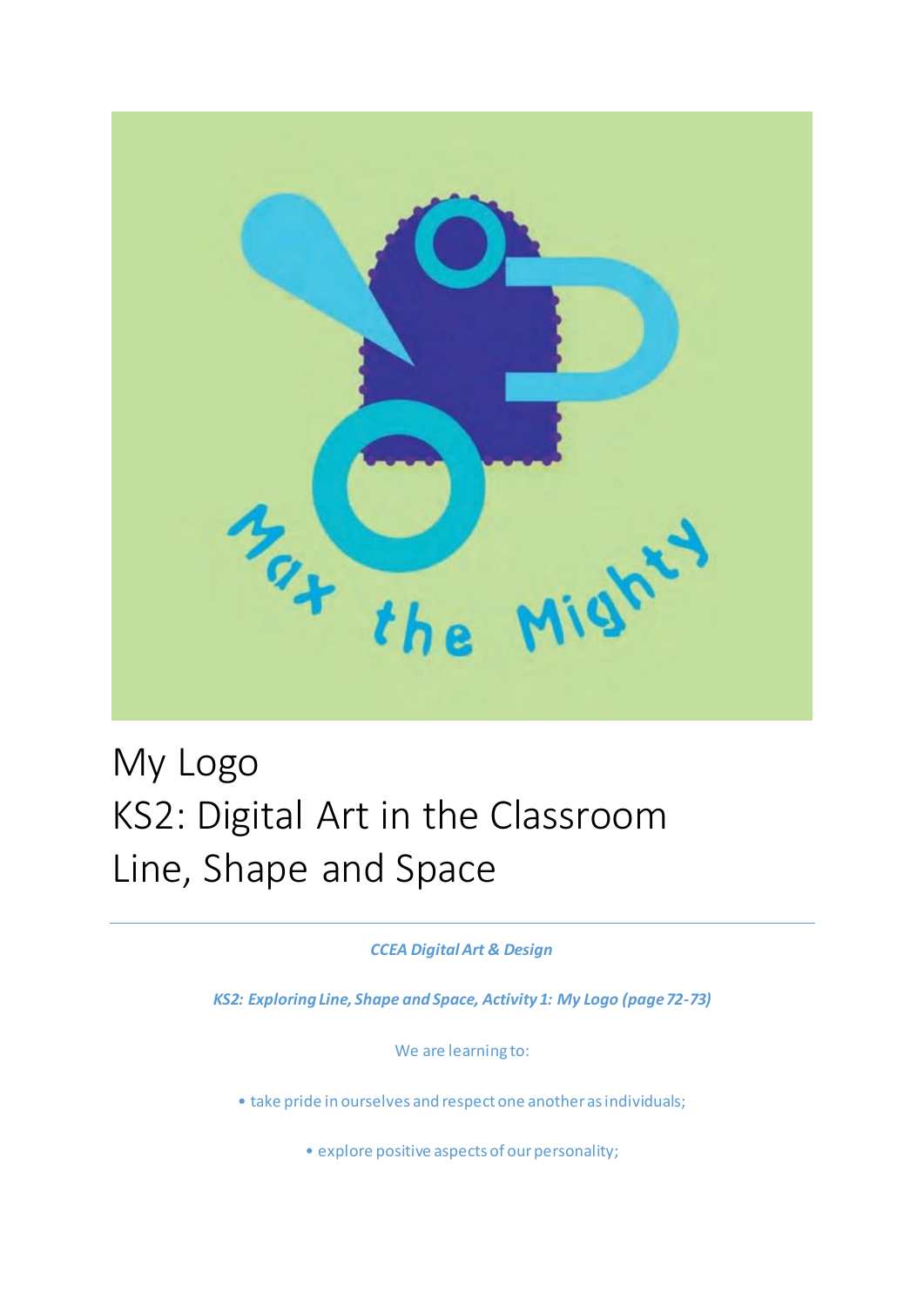- explore the importance of space, size and scale in design;
- think about how shapes and symbols convey meaning;
- select colours to create mood and communicate meaning; and
	- make decisions, solve problems and be creative (TS&PC).



**PLAN AND EXPLORE** Look at and discuss some examples of logos with your pupils. Encourage them to think about the colours and shape, symbol, and positive or negative space. Use prompt questions such as:

- What does the logo say about the brand or company?
- What do they think the symbols convey?
- Are some elements of the design bigger than others?
- What does this tell us about how important it is? If there is text, what font has been used?
- Does it suit the logo?
- What are the main colours? How do these make us feel?
- What do you think makes a successful logo?

Explain that your pupils will be designing their own logo to represent aspects of their personality. Give them time to think about and plan their logo. Encourage your pupils to mind map their ideas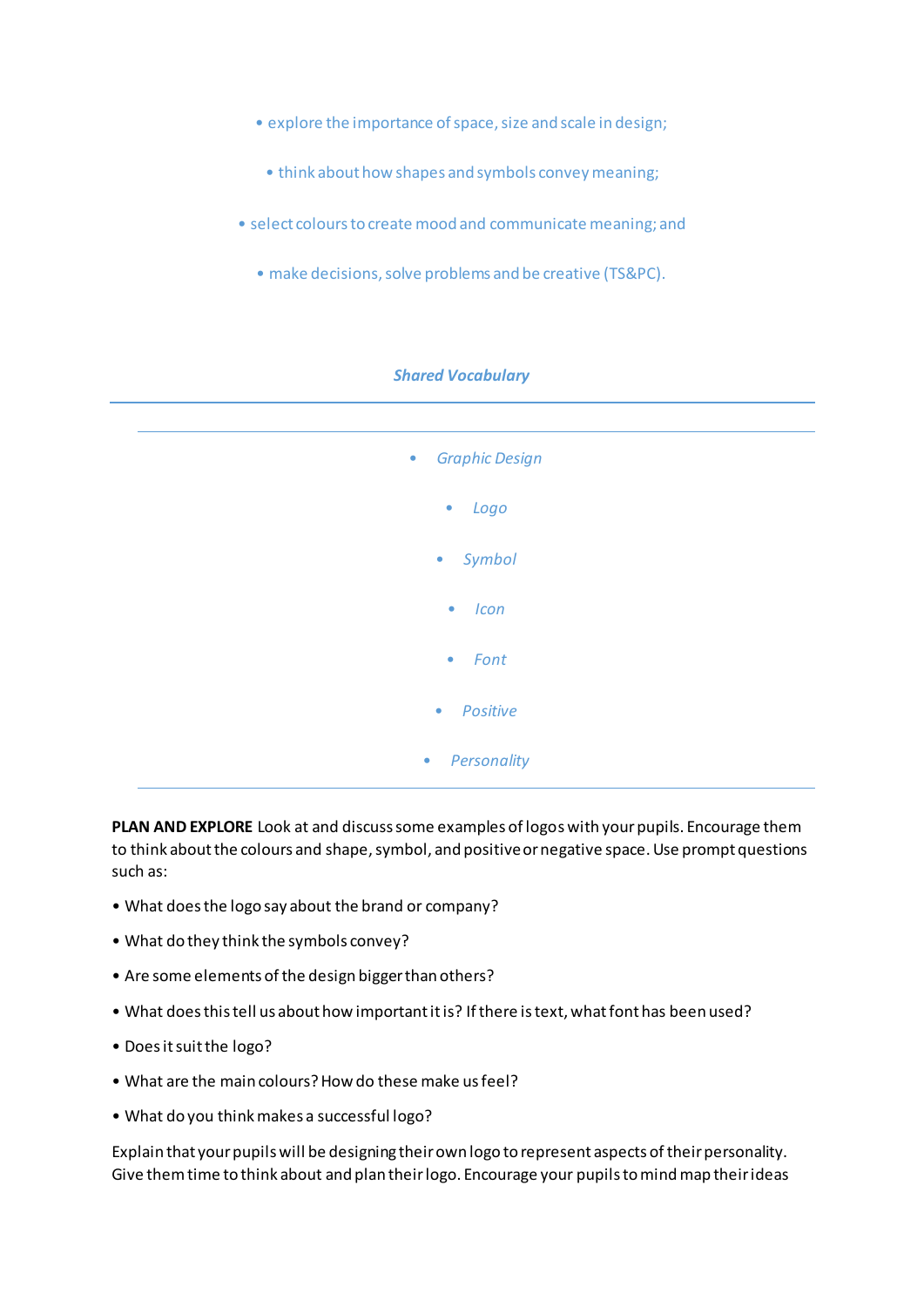(possibly with a suitable app) or create a word cloud with positive words that they would choose to describe themselves.

Once they have thought about the aspects of their personality they would like to represent with their logo, encourage them to think about their design. What symbols might they use? What colours? Will they include any words? If so, what type of font will they choose? Encourage them to sketch out ideas on paper. If your pupils have not used the app or software before, give them time to explore it before planning.

**DO** Ask your pupils to use an app such as Assembly to create their logo. Depending on their abilities, you may want to suggest that they only use shapes rather than pre-made stickers (to make the activity more challenging and focus on problem-solving skills).

*TIP!* If using the free version of Assembly, you may need to use another app such as Phonto if the children want to add text to their design. Once the children are happy with their designs, ask them to export them.

**REVIEW** Encourage your pupils to look at and think about their own and others' designs. Do they think their logo is successful? Why? Would they change anything? What do they like about their design?

## *Samples of work made using Assembly app*

(Courtesy of Elmgrove PS, Belfast and St. Mary's PS, Newcastle)

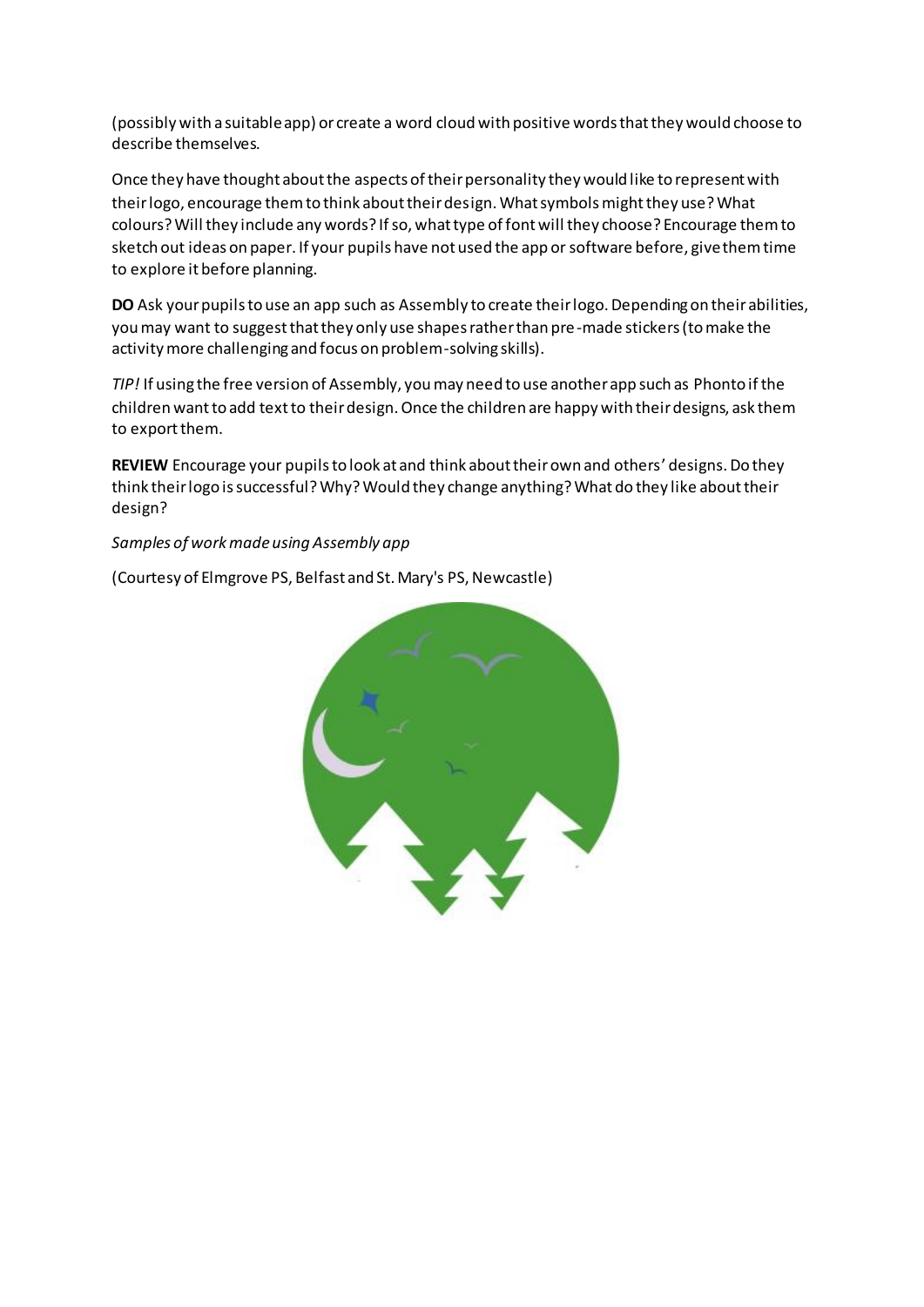

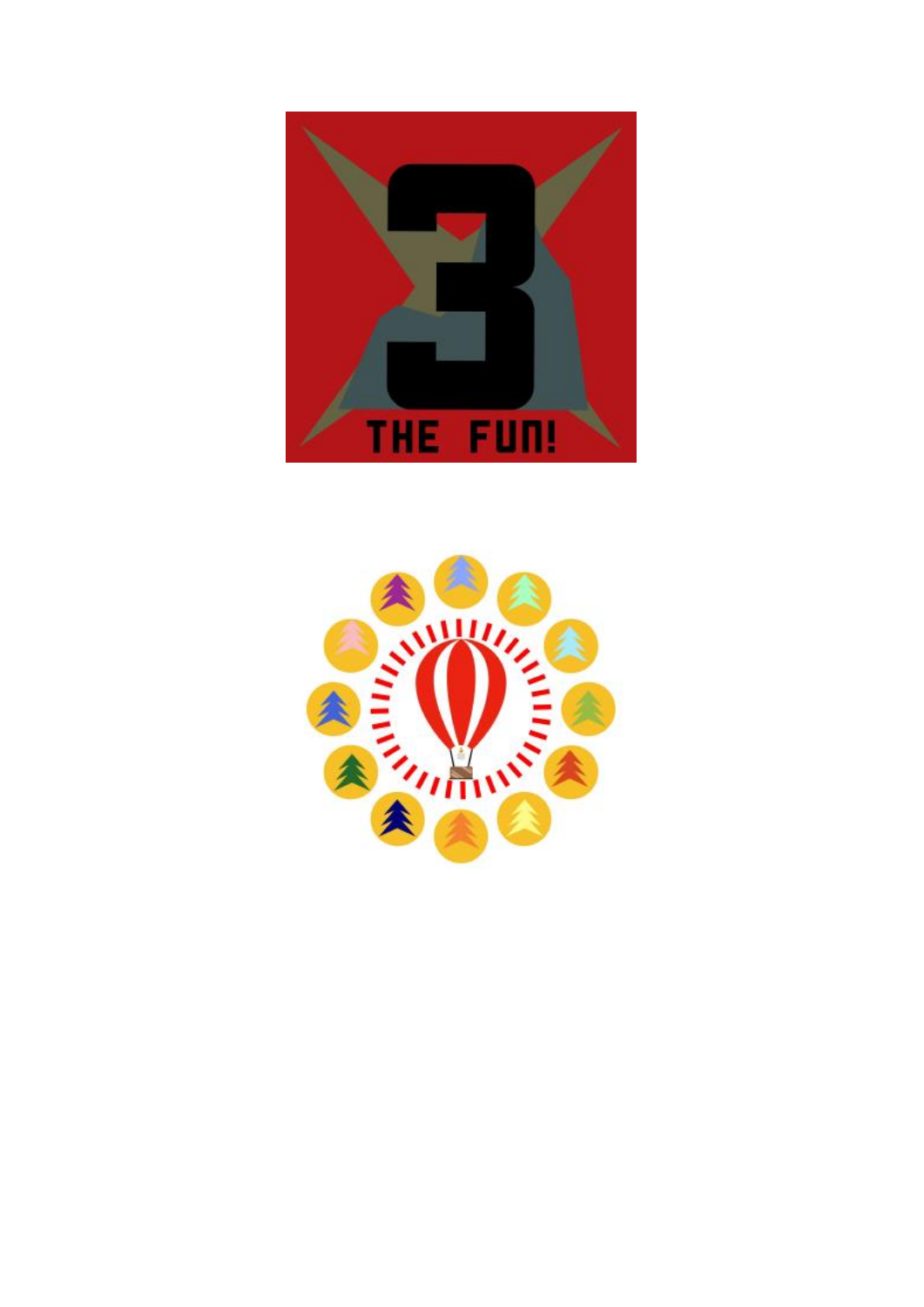